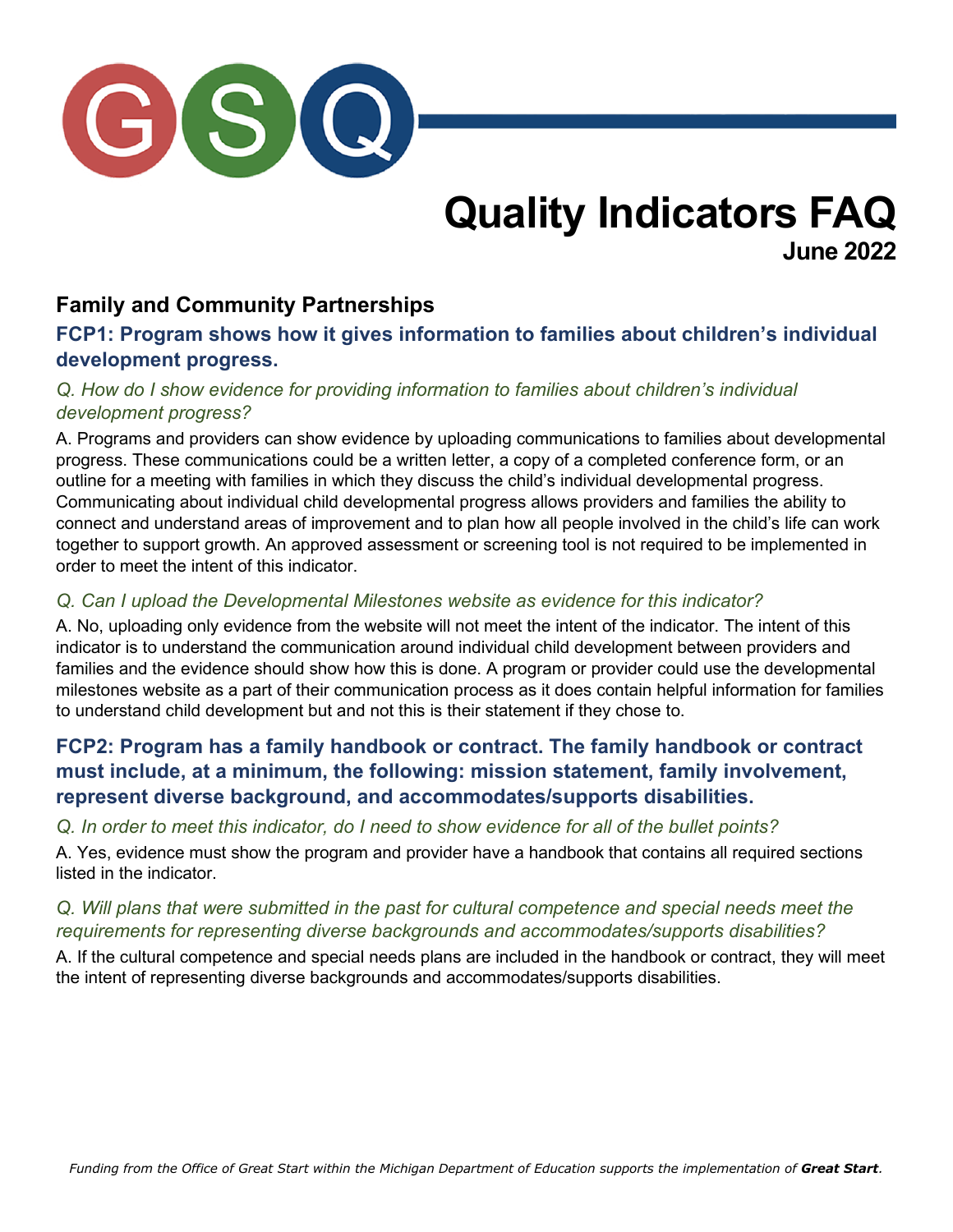# **FCP3: Program has at least one (1) goal, in the Quality Improvement Plan, that supports improvement based on the Strengthening Families™ Protective Factors Framework which are ideas that are used to guide programs in supporting families to promote healthy child and family outcomes. The Protective Factors Framework contains five main ideas.**

### *Q. Where can I find additional information about Strengthening Families™ Protective Factors Framework?*

A. Additional information about Strengthening Families™ Protective Factors Framework can be found on the [Center for the Study of Social Policy's](https://cssp.org/our-work/project/strengthening-families/) website.

### *Q. What should be included in a goal in the Quality Improvement Plan?*

A. The goal should include information about what the program or provider plans to learn or implement in the program. The goal should be detailed and include information on when the goal will be completed, who is responsible for completing the goal, and the impact the goal will have on programming.

### *Q. Does the goal have to address all five (5) Protective Factors?*

A. No, the goal does not have to address all five (5) Protective Factors. The goal could be focused on Strengthening Families™ Protective Factors as a whole or one Protective Factor that interests the program or provider.

### *Q. Does the goal need to be completed or in progress?*

A. The intent of the indicator is the program or provider has one (1) goal around the Protective Factors that they would like to work on, the goal does not have to be completed.

### **FCP4: Program shows how children, schoolagers, families, and staff have opportunities to provide verbal or written feedback about the program.**

### *Q. How do I show evidence for infants, toddlers, and nonverbal children?*

A. Infants, toddlers, and nonverbal children provide feedback through their behaviors and actions, staff should observe behaviors and actions to make changes to the classroom environment, materials available, and/or routines. Evidence showing the changes could include anecdotal notes or lesson plans showing child interests for future lessons, classroom setup or adjustments, or a statement on how children's current interests or behaviors are used to adjust and/or accommodate the classroom environment.

### *Q. Do I have to upload evidence showing feedback is collected from each age group?*

A. Yes, the intent of the indicator is the program or provider is collecting feedback from all served in the program. Evidence should be provided to show feedback is collected for children, families, and staff of all ages served. If the program or provider does not serve a specific age group of children, then evidence for the that age group is not required. If the provider does not have staff, then evidence for staff is not required.

# **FCP5: Program provides families a description about nutrition and healthy food choices.**

### *Q. Will my nutrition plan that was submitted in the past meet the requirements for providing a description about nutrition and health food choices count?*

A. A nutrition plan used previously will count for this indicator if it is shared with families.

### *Q. Are there any requirements for a description about nutrition and healthy food choices?*

A. The only requirement for the description of nutrition and healthy food choices is it is shared with families. There are no required bullet points. Programs and providers can put in the description the things most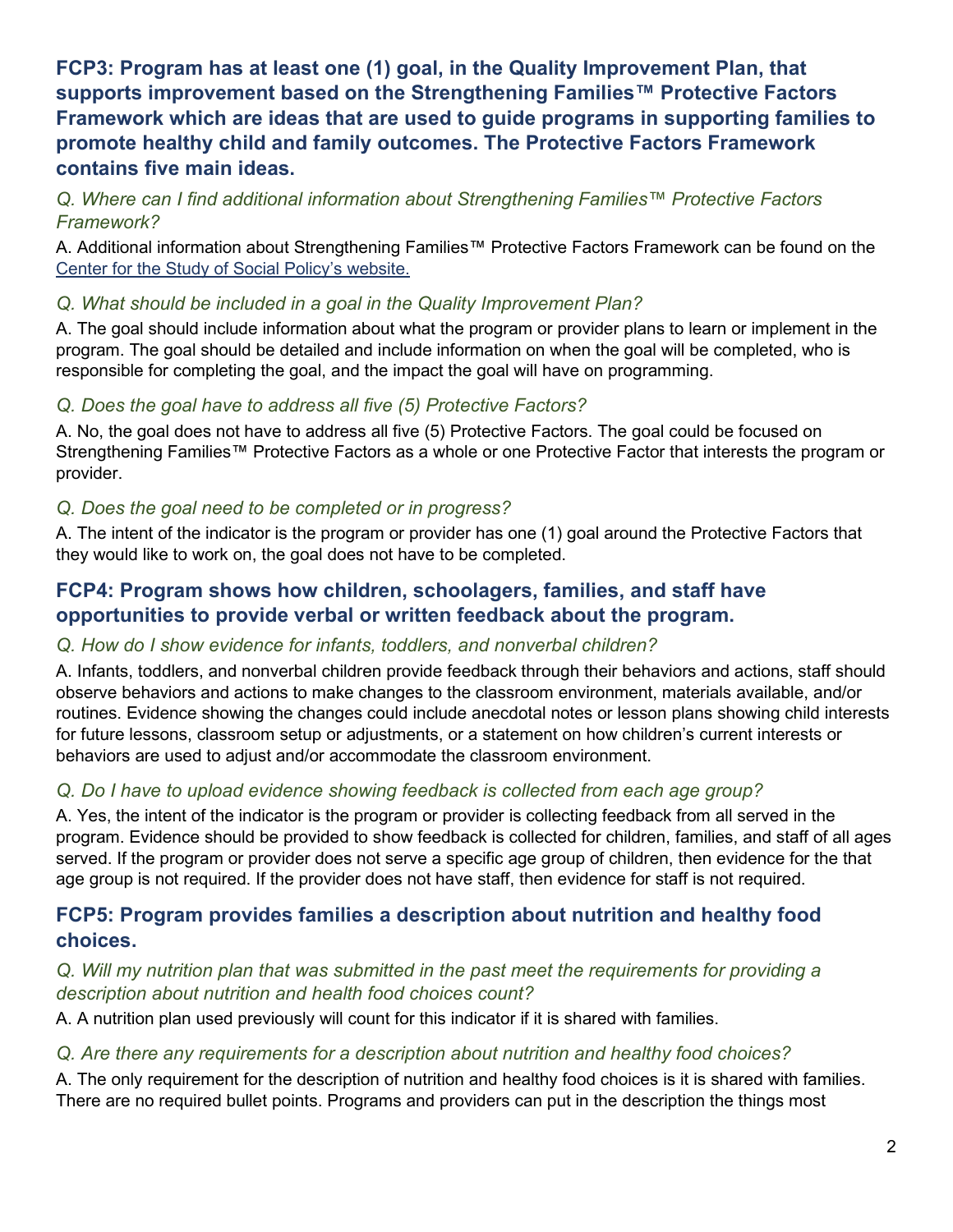important to their program and the children and families they serve related to nutrition and healthy food choices.

# **FCP6: Program shows how it gathers information about family culture, home language, and/or home life.**

*Q. In the example of evidence, how would home culture be shown through photos of the classroom?*

A. The photos might show a family board in the classroom that contains photos of the children and their families, labels, or displays in the classroom in the children's home language, displays of children and families engaged in cultural celebrations, etc.

# **FCP7: Program provides families and staff a description about how children and schoolagers are encouraged to use their home language in play and learning experiences.**

### *Q. Are there specifics that need to be included?*

A. The only requirement is the program or provider has a description, there are no required bullet points.

# **Inclusive Practices**

# **IP1: Program provides families a description on how they provide materials and resources about community-based programs, community mental health, food banks, Child Find, and/or medical/dental resources.**

### *Q. What is Child Find?*

A. As stated in the [Family Matters Special Education Child Find Fact Sheet,](https://www.michigan.gov/documents/mde/ChildFind_FactSheet_728496_7.pdf) "Child Find is part of the federal special education law known as the Individuals with Disabilities Education Act (IDEA), that requires schools identify, locate, and evaluate all children, aged birth through 21 years, who have disabilities and may be entitled to special education and related services. Michigan is the only state which has a state law mandating (or requiring) special education for students with disabilities birth to 26 years of age." It goes on to say, "Child Find is an active process for identifying students suspected of having a disability. The first step requires providing information to the public regarding the availability of special education services." Additional [information about Child Find.](https://www.michiganallianceforfamilies.org/child-find/)

### *Q. What would I provide as evidence for meeting this indicator?*

A. This indicator is asking how information about community services or resources are shared with families. Programs and providers might have something written for families about the resources in their area, how to access these resources or services, or might show a communication with a family who was requesting additional information. This indicator does not require a written plan.

### *Q. In the examples of evidence, what is a comprehensive list of resources?*

A. Comprehensive is defined as complete, including all or nearly all elements or aspects of something. Therefore, a comprehensive list of resources would be a complete list of all or most resources in the community that are available for families.

# **IP2: Program provides families and staff a description on how they address and observe social and emotional health and well-being of children and schoolagers every day.**

### *Q. Are there specifics that need to be included?*

A. The only requirement is the program or provider has a description, there are no required bullet points.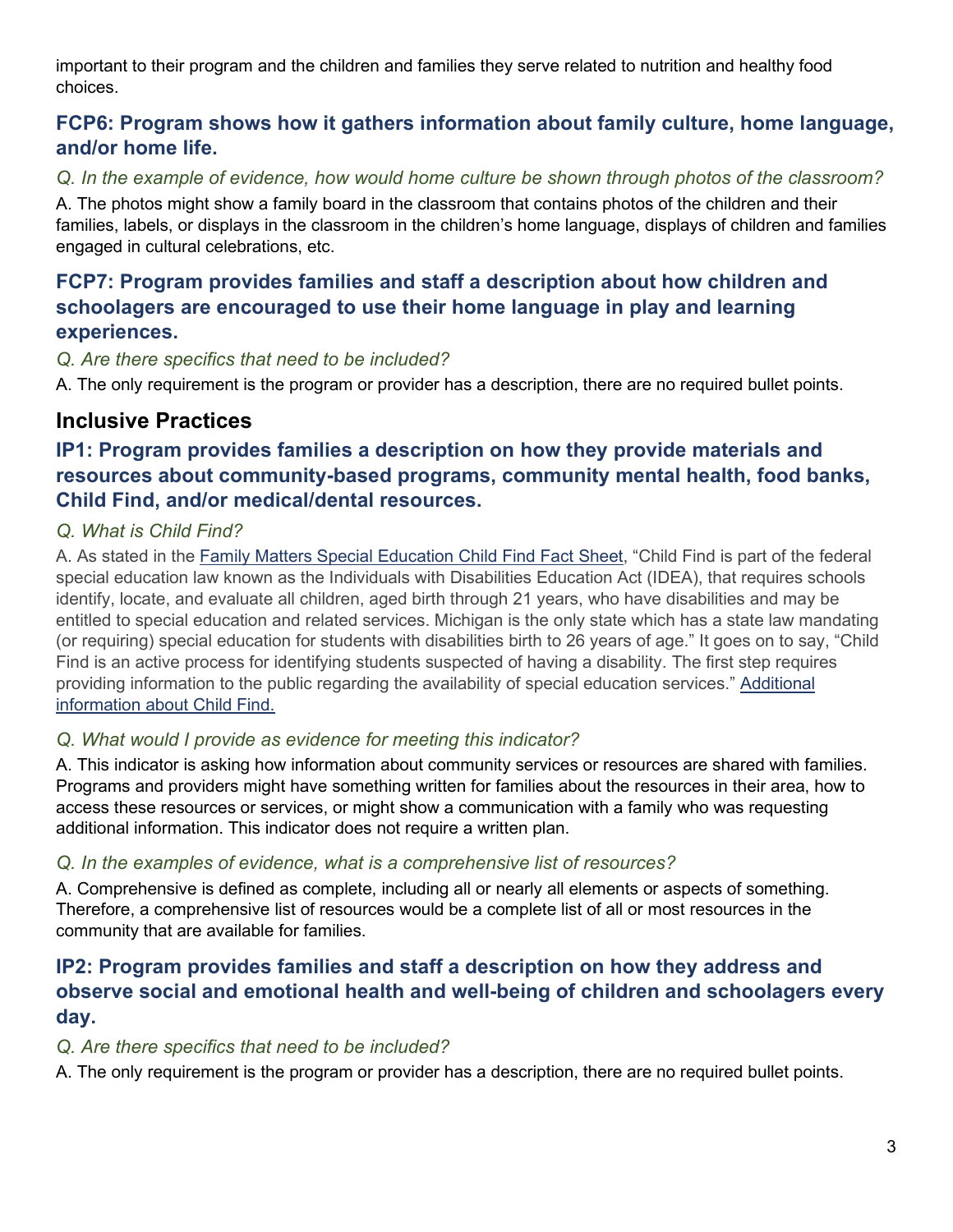### *Q. Would working with a Social Emotional Consultant or attending a Social Emotional Provider Café count for this indicator?*

A. No. While working with a Social Emotional Consultant or attending a Social Emotional Provider Café provides great information on addressing and observing social and emotional health and well-being of children and schoolagers, that alone does not meet the intent of the indicator. This indicator is asking for a description for how the program and provider addresses and observes this in children and schoolagers and how it is communicated with families.

### *Q. Do I need to choose a published Social Emotional program?*

A. No, programs and providers do not need to use a published Social Emotional program. This indicator is asking for a description for how the program and provider addresses and observes this in children and schoolagers and how it is communicated with families.

### *Q. Does there have to be one description for staff and one for families?*

A. The intent of this indicator is the program or provider has a description on how they address and observe social and emotional health and well-being of children and shares that with both families and staff; it does not need to be separate for families and staff but can be if a program or provider chooses to.

### **IP3: Program has a description for families and staff on their approach to preventing suspension and expulsion related to challenging behaviors, including how behaviors are observed and addressed.**

#### *Q. Where can I find additional resources about preventing suspension and expulsion?*

A. MI Kids [Matter](https://www.michigan.gov/mikidsmatter/) has many resources about preventing suspension and expulsion in early education settings.

#### *Q. What is challenging behavior?*

A. As young children are learning to develop self-control, challenging behavior is common and expected. Challenging behavior may be defined as a pattern of behavior that interferes with or is at risk of interfering with the child's optimal learning and could include behaviors like crying, aggression, or defiance.

### *Q. What guidance has the Michigan State Board of Education shared about suspension and expulsion?*

A. "The State Board of Education (SBE) strongly recommends and encourages all Michigan early education and care program providers to establish a clear and explicit policy that prevents or significantly limits the expulsion and suspension of young children. The SBE supports policies that facilitate family partnerships and the well being, social emotional health and learning of all children. Therefore, expulsion and suspension measures should be a last resort. In extraordinary circumstances where there is a serious safety threat that cannot otherwise be reduced or eliminated through reasonable efforts of intervention, the program provider should assist the child and family in accessing alternate services and placement." [Statement and Guidance for](https://www.michigan.gov/mikidsmatter/-/media/Project/Websites/mde/ogs/suspension/suspensionpolicy.pdf?rev=4be09254a56c4ef6a1cc4c322ef6b817&hash=45DEB5191E8A2BD2404748377CF951F1)  [Prevention of Suspension and/or Expulsion of Children Birth through Age 8 in Early Education and Care](https://www.michigan.gov/mikidsmatter/-/media/Project/Websites/mde/ogs/suspension/suspensionpolicy.pdf?rev=4be09254a56c4ef6a1cc4c322ef6b817&hash=45DEB5191E8A2BD2404748377CF951F1)  **Programs** 

### **IP4: Program provides families and staff a description about how it supports mothers who breastfeed.**

#### *Q. Is it expected that a space for nursing moms is made available?*

A. No. While providing a space for nursing mothers is great, it is not a requirement of the indicator. This indicator is asking for a description about how the program or provider supports mothers who breastfeed.

#### *Q. Will written documents be the only way to document this or can pictures be uploaded?*

A. While pictures can be very informative, this indicator is asking for a written description on how the program or provider supports mothers who breastfeed.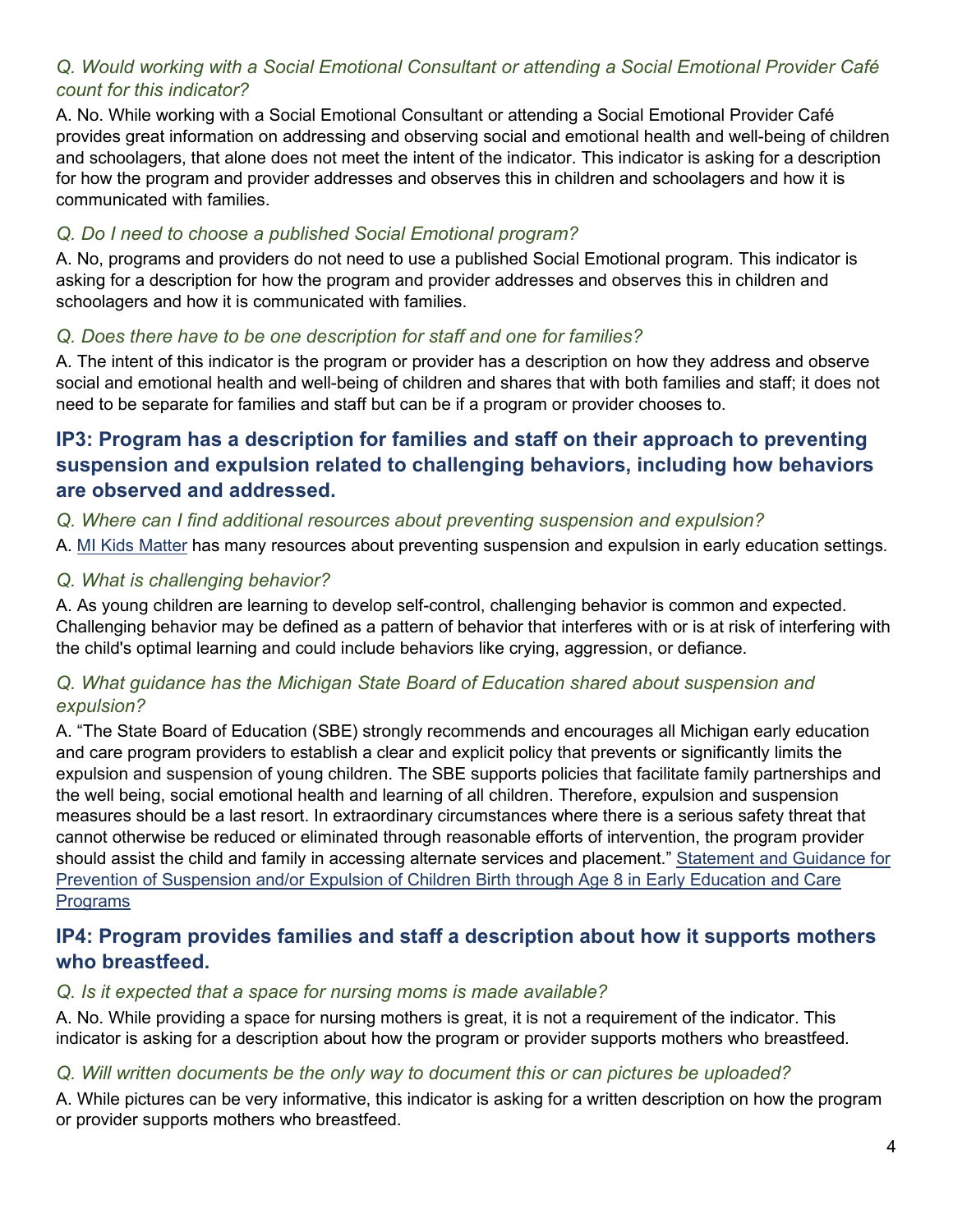# **Curriculum, Instruction, and Learning Environment (Intentional Teaching Practices)**

# **CIL1: Program provides families and staff a description on how they support children and schoolagers transition into the program, between programs or classrooms, and entering new schools.**

### *Q. In Bullet 3 of the examples of evidence, who is the release form about and who is it shared with?*

A. Often when children and schoolagers are transitioning between programs, the teaching staff in the programs will share information with one another about the child. For example, a prekindergarten teacher may share child assessment information with the kindergarten teacher as the child transitions into kindergarten. Since the information being shared may be confidential, the program may have the family sign a release form to allow the prekindergarten teacher to share the child's information with the kindergarten teacher.

### *Q. Does there have to be one description for staff and one for families?*

A. The intent of this indicator is the program or provider has a description on how they support children's transitions and shares that with both families and staff; it does not need to be separate for families and staff but can be if a program or provider chooses to.

### **CIL2: Program provides families a description about oral care routines for infants, toddlers, preschoolers, and schoolagers.**

### *Q. Do I have to implement oral care routines?*

A. This indicator is asking the program or provider shares information on the importance of oral care; it does not require programs and providers to implement oral care in the program.

# **CIL3: The program provides families a description of planned, intentional experiences for schoolagers that must include the following content areas: Social-emotional, Physical, Academic, Creative Expression, Culture, Character Development, and STEM – Science, Technology, Engineering, Mathematics**

#### *Q. What program types will receive this indicator?*

A. Any program or provider that has schoolagers enrolled will receive this indicator.

### *Q. My program only serves schoolagers before and after the school day, is this indicator appropriate for me?*

A. Yes. Programs or providers who serve schoolagers for any part of the day will receive this indicator. The indicator is asking how the program or provider shares information with families about planned experiences for schoolagers. Programs and providers are not required to upload a lesson plan or schedule showing all content areas daily but a description on how the program plans experiences for schoolagers.

#### *Q. Does my program have to cover all content areas?*

A. Yes, all content areas must be covered to meet the intent of this indicator. Programs and providers are not required to show how they meet all content areas daily but a description of how the program plans experiences for schoolagers meeting the content areas.

### **CIL4: Program provides a description on how they promote youth voice and engagement by planning intentional opportunities for schoolagers to identify and lead activities and hands-on experiences.**

#### *Q. What program types will receive this indicator?*

A. Any program or provider that has schoolagers enrolled will receive this indicator.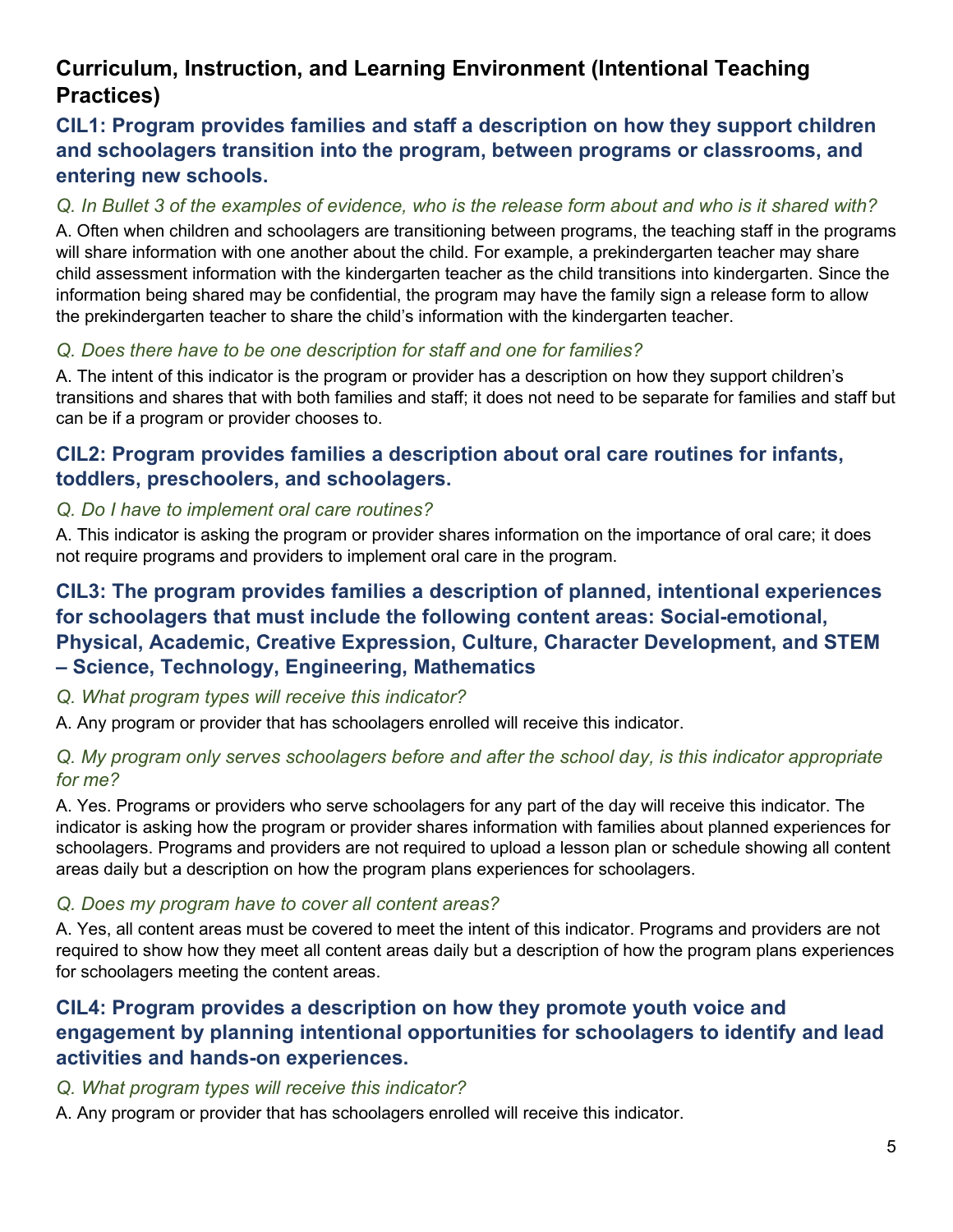# **CIL5: Program has a daily routine (schedule) that is predictable, yet flexible, and supportive of each child and schoolager. The daily routine must include, at a minimum, the following: Free Play, Group Play, Care Routines, and Gross Motor Play.**

*Q. Is there a specific outdoor time requirement?*

A. There is no specific requirement for the amount of outdoor time.

### *Q. Does the daily routine (schedule) have to use the exact wording in the bullets?*

A. No, the exact wording does not need to be listed on the daily schedule but there must be time on the schedule for each of them. For example, care routines may be listed on the daily schedule as diaper/bathroom break, lunchtime, or nap/rest time.

### **CIL6: Program shows that it implements a curriculum from the list. The curriculum tool used must be appropriate to the license type and ages of children served.**

#### *Q. Do I have to use an approved curriculum to meet this indicator?*

A. Yes, a curriculum from the Great Start to Quality Approved Screening, Assessment, or Curriculum list must be implemented to meet the intent of this indicator.

### *Q. Will the Approved Screening, Assessment and Curriculum list be updated again?*

A. The Michigan Department of Education has not released a timeline for review for future updates to the list.

# **CIL7: Program shows that it completes a developmental screening tool annually from the list. The screening tool used must be appropriate to the license type and ages of children served.**

### *Q. Does the follow up with parents need to be documented?*

A. No. Information about how the program or provider uses the information to follow-up with families is important but not required for this indicator.

### *Q. Can I upload a copy of a completed screening tool?*

A. Yes, copies of a completed screening tool can be uploaded. Great Start to Quality asks that any identifying information about the child is blacked out.

### *Q. Do I have to use an approved developmental screening tool to meet this indicator?*

A. Yes, a developmental screening tool from the Great Start to Quality Approved Screening, Assessment, or Curriculum list must be implemented to meet the intent of this indicator.

### *Q. Why do I need to use the most current version of the tool?*

A. Prior versions of the tools on the list do not meet the intent of the indicator. Often when the publisher releases a newer version (and stops publishing older ones), the tools are no longer tested for validity and reliability. Since there is no testing if the tool is still reliable or valid, Great Start to Quality can no longer (as of April 1, 2022) accept those versions.

### *Q. How often should the developmental screening tool be used?*

A. A developmental screening tool must be done at least once per year (annually) on all children. Most programs and providers complete a developmental screening within the first few months of children enrolling in the program. It is also best practice to use the tool again when the child reaches a new developmental milestone or when the family or educator has a concern.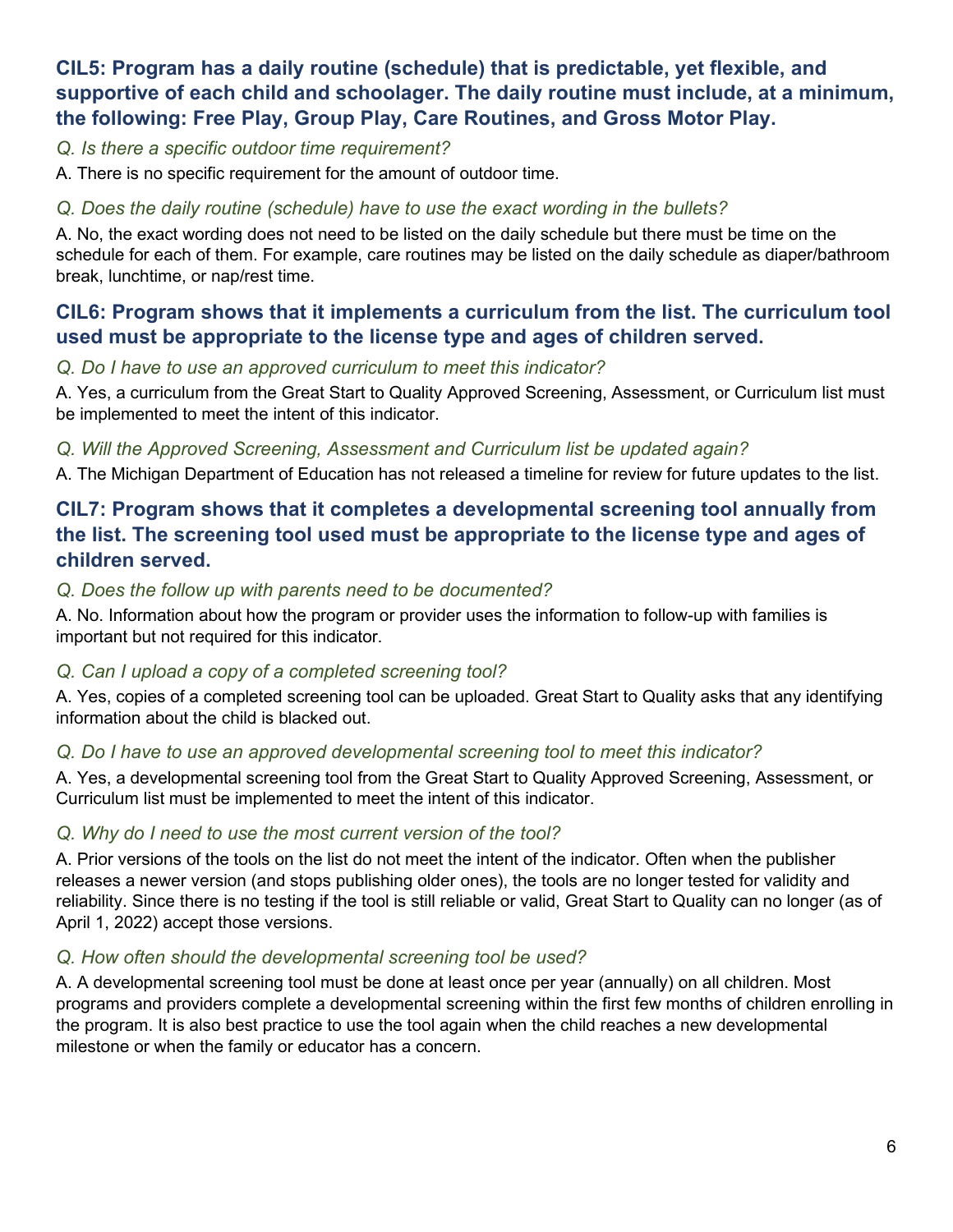# **CIL8: Program shows that it completes a child assessment tool at least two times per year from the list. The assessment tool used must be appropriate to the license type and ages of children served.**

*Q. Will the Approved Screening, Assessment and Curriculum list be updated again?*

A. The Michigan Department of Education has not released a timeline for review for future updates to the list.

#### *Q. Does the evidence have to be from a specific time range?*

A. Yes, evidence should show that the assessment tool was completed within the past 12 months.

### *Q. Can I upload a copy of a completed assessment tool?*

A. Yes, copies of a completed child assessment tool can be uploaded. Great Start to Quality asks that any identifying information about the child is blacked out.

### *Q. Do I have to use an approved child assessment tool to meet this indicator?*

A. Yes, a child assessment tool from the Great Start to Quality Approved Screening, Assessment, or Curriculum list must be implemented to meet the intent of this indicator.

### *Q. Why do I need to use the most current version of the tool?*

A. Prior versions of the tools on the list do not meet the intent of the indicator. Often when the publisher releases a newer version (and stops publishing older ones), the tools are no longer tested for validity and reliability. Since there is no testing if the tool is still reliable or valid, Great Start to Quality can no longer (as of April 1, 2022) accept those versions.

# **CIL9: Program shows that it shares results of a completed child assessment tool from the list in an intentional way with families twice per year for all children. The assessment tool used must be appropriate to the license type and ages of children served.**

### *Q. Do I still need to conduct two parent-teacher conferences annually?*

A. Conducting parent-teacher conferences will still meet the intent of the indicator but is not required. This indicator focuses on how the program or provider shares the results of the child assessment with families. This can be done through conferences or another method.

### *Q. Will the Approved Screening, Assessment and Curriculum list be updated again?*

A. The Michigan Department of Education has not released a timeline for review for future updates to the list.

#### *Q. Does the evidence have to be from a specific time range?*

A. Evidence should show that the assessment tool was completed within the past 12 months.

### *Q. If the program does not check the approved assessment tool indicator, will they still be able to check this box, or will it prevent them from doing so?*

A. The system will still allow the program or provider to select 'Currently meeting' for this indicator even if the program or provider selected 'Not Meeting at this time,' 'Not meeting at this time – Create a Goal in the program's Quality Improvement Plan,' or 'Does not align to program philosophy' for the assessment tool indicator. However, the program or provider is not meeting the intent of this indicator if they are not implementing an approved assessment tool.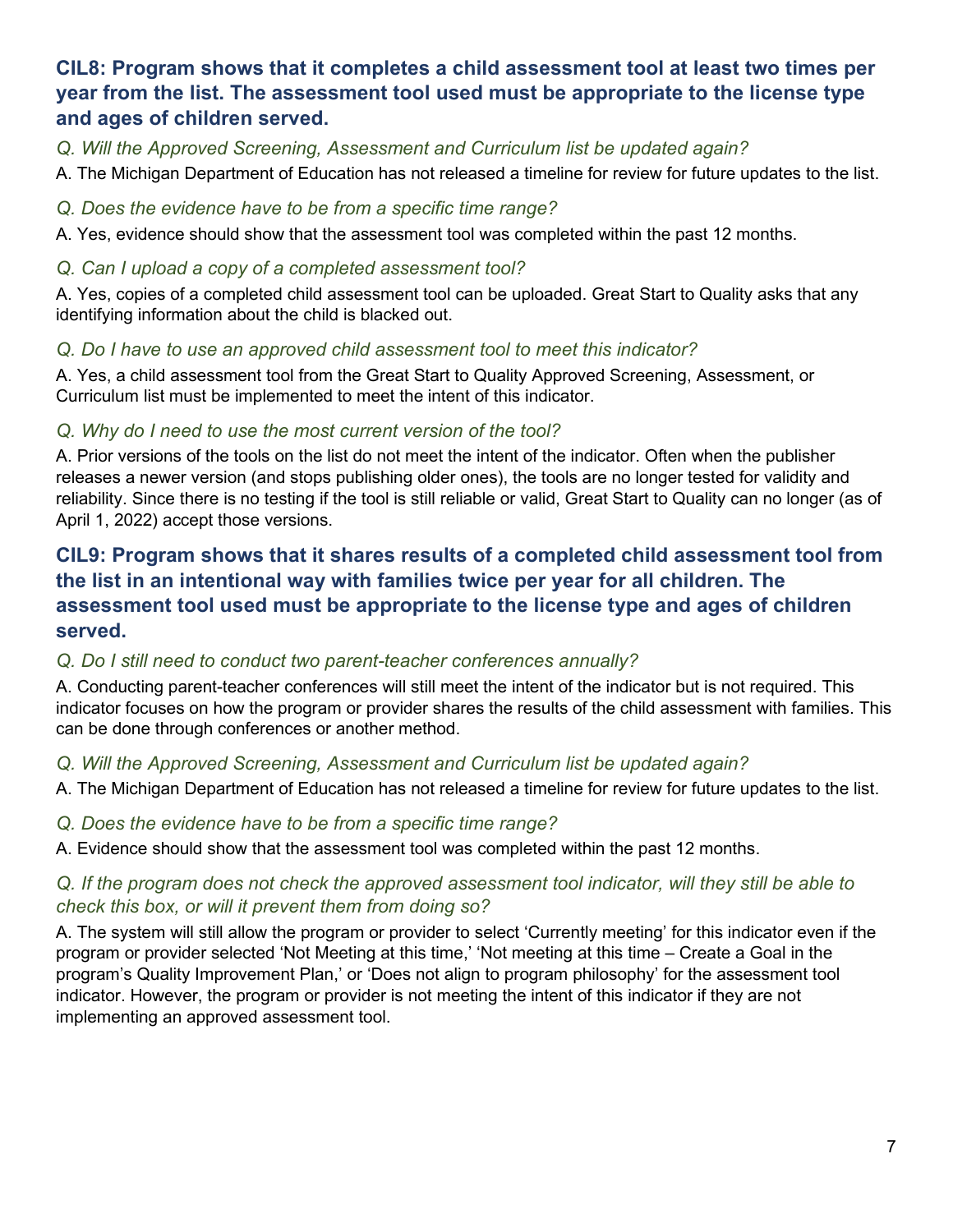# **CIL10: Program shows that it uses a child assessment tool from the list on all children to plan experiences and interactions. The assessment tool used must be appropriate to the license type and ages of children served.**

#### *Q. Will anecdotal notes still be used to plan?*

A. Anecdotal notes from an approved assessment tool along with context as to how the program or provider uses them to plan for experiences and interactions will still be accepted.

# **CIL11: Program has completed the Environment Rating Scale (ERS-3) or Social Emotional Learning Program Quality Assessment (SEL PQA) Self-Assessment for every age group/classroom.**

*Q. Why is a program assessment required in the Self-Reflection and later in the Great Start to Quality process through the On-Site Observation?* 

A. Completing a program assessment as a self-reflection can help the program prepare and make changes before receiving an on-site observation.

### **CIL12: Each primary care space used by children and schoolagers throughout the day has a source of natural light.**

### *Q. Does this indicator apply to Family/Group Child Care programs that do not have classrooms?*

A. Classroom here means the primary space children use throughout the day. In a family/group child care program that space may be the living room, bedroom(s), basement, etc.

### *Q. Can the source of natural light be in a shared space that children use occasionally during the day rather than in each classroom?*

A. No, the source of natural light cannot only be in a shared space that children use occasionally. The source of natural light must be in the primary space that children use. In a center, this means that each classroom must have a source of natural light. In a family/group child care program the natural light must be in the primary space's children use, having natural light in a room the children do not use primarily throughout the day will not meet the intent of the indicator.

# **CIL13: Program has access to explore an outdoor space that includes elements of nature.**

### *Q. In the example of evidence, would two photos showing different trees in the space meet the intent of the indicator?*

A. No, the photo must show two *different* elements of nature in the program's outdoor space. For example, a photo of trees and a garden or a bird feeder and some stumps or flowers and trees. All photos of the elements of nature must be from the program's outdoor space to meet the intent of the indicator.

# **CIL14: Program provides evidence of participation in a local, state, or national professional organization which enhances the program's early childhood practices.**

### *Q. What about a HighScope membership?*

A. HighScope is a national professional organization, and its membership will still count.

### *Q. What is a peer-to-peer group?*

A. Providers, directors, or individual staff members who meet with one another, in person or virtually, to discuss various issues they are facing in their program, staffing, business practices, or for other purposes are considered peer to peer groups. The intent of peer-to-peer groups is to learn from one another's experiences or expertise.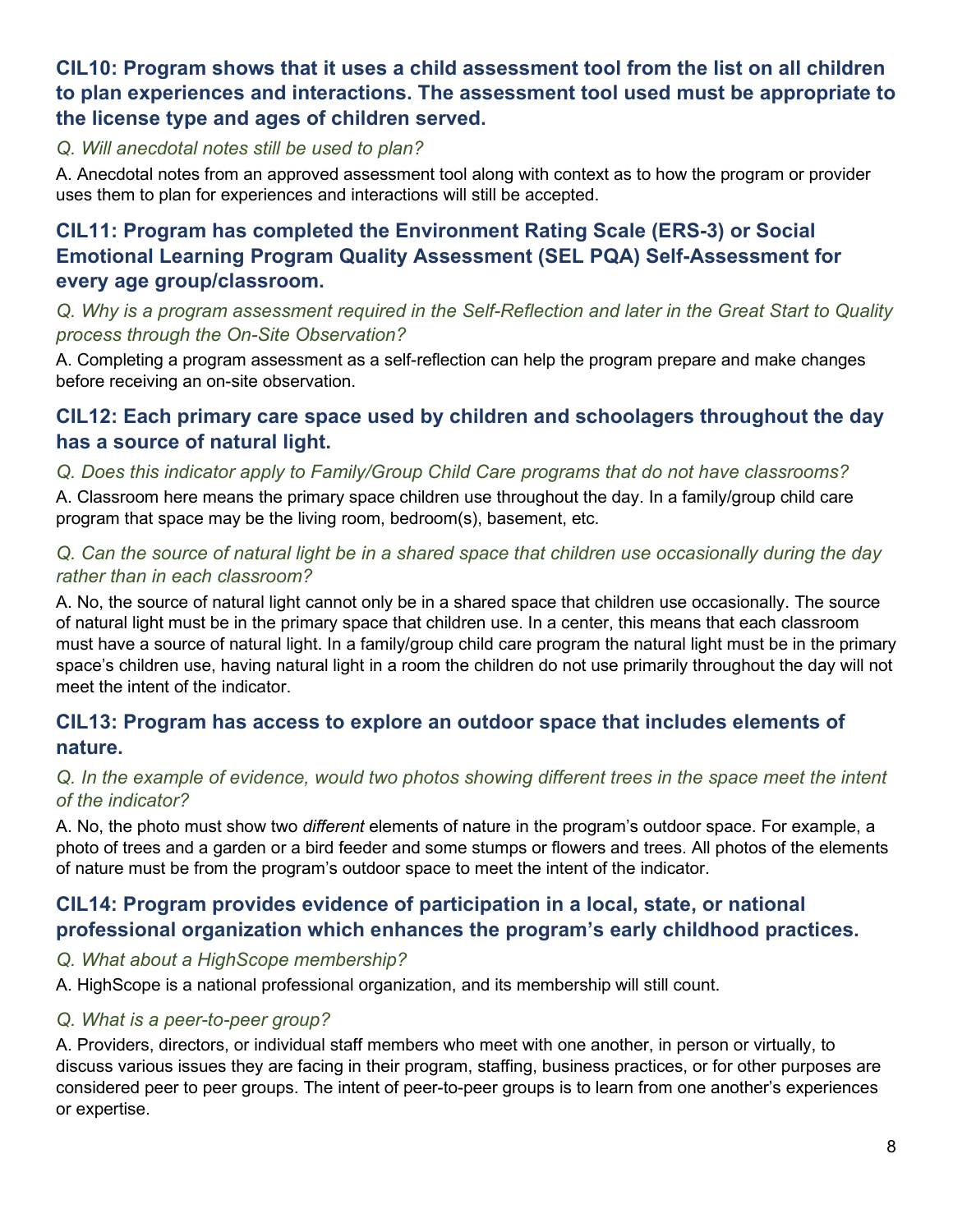### *Q. Will being a member of MiRegistry still count for this indicator?*

A. MiRegistry membership will no longer count towards this indicator.

### *Q. Are all staff required to participate in local, state, or national professional organizations?*

A. Not all staff have to have membership, the intent is the participating member would share information and learnings to better the program.

### *Q. In the Examples of Evidence, what might a statement of the individual member's personal learning from participation in a professional organization look like?*

A. For example, a program or provider might upload the notes the staff person took during their participation in their professional organization or the document/presentation they created to share with the other staff at the program to share their learnings.

### **CIL15: Program has at least two (2) goals, in the Quality Improvement Plan, that supports improvement based on the program's Self-Reflection.**

*Q. If I have one goal around the Strengthening Families Protective Factors already, does that count as one of the two?* 

A. Yes. A program is simply required to have two goals.

# **Professional Development**

# **PD1: All Lead, Assistant, and Schoolage staff have completed at least two (2) hours of professional development training within the last 12 months focused on the age grouping served.**

### *Q. Why are administrators not required to get Child Development training?*

A. This indicator focuses specifically on staff completing training hours on the age group of children they work with daily. While administrators can take training on a specific age group; it is not a requirement of this indicator.

#### *Q. When does the 12 months begin?*

A. Professional Development hours need to be completed within 12 months of the Self-Reflection being submitted for Validation.

### *Q. How can I find training that is focused on one of these topics?*

A. MiRegistry has a search feature in the training calendar to support programs in identifying professional development opportunities that align with Great Start to Quality indicators. Use the steps below to search for training.

- 1. Go to MiRegistry.org
- 2. On the left of the Statewide Training Calendar use the Area of Interest drop down to select Great Start to Quality
- 3. Once you have made the selection, you will be able to then sort the Area of Interest by topic

### *Q. How can I tell if a training course taken in MiRegistry is focused on one of the topics?*

A. Trainings offered in MiRegistry are assigned qualifiers. To see if a qualifier is assigned to a training, select the 'View Overview' button. In the course overview you will find a section titled 'Areas of Interest.' This is where you will find the assigned qualifier like 'Family Engagement' or 'Protective Factors.' Qualifiers that are related to Great Start to Quality indicators are:

- Anti-Bias
- Business Practices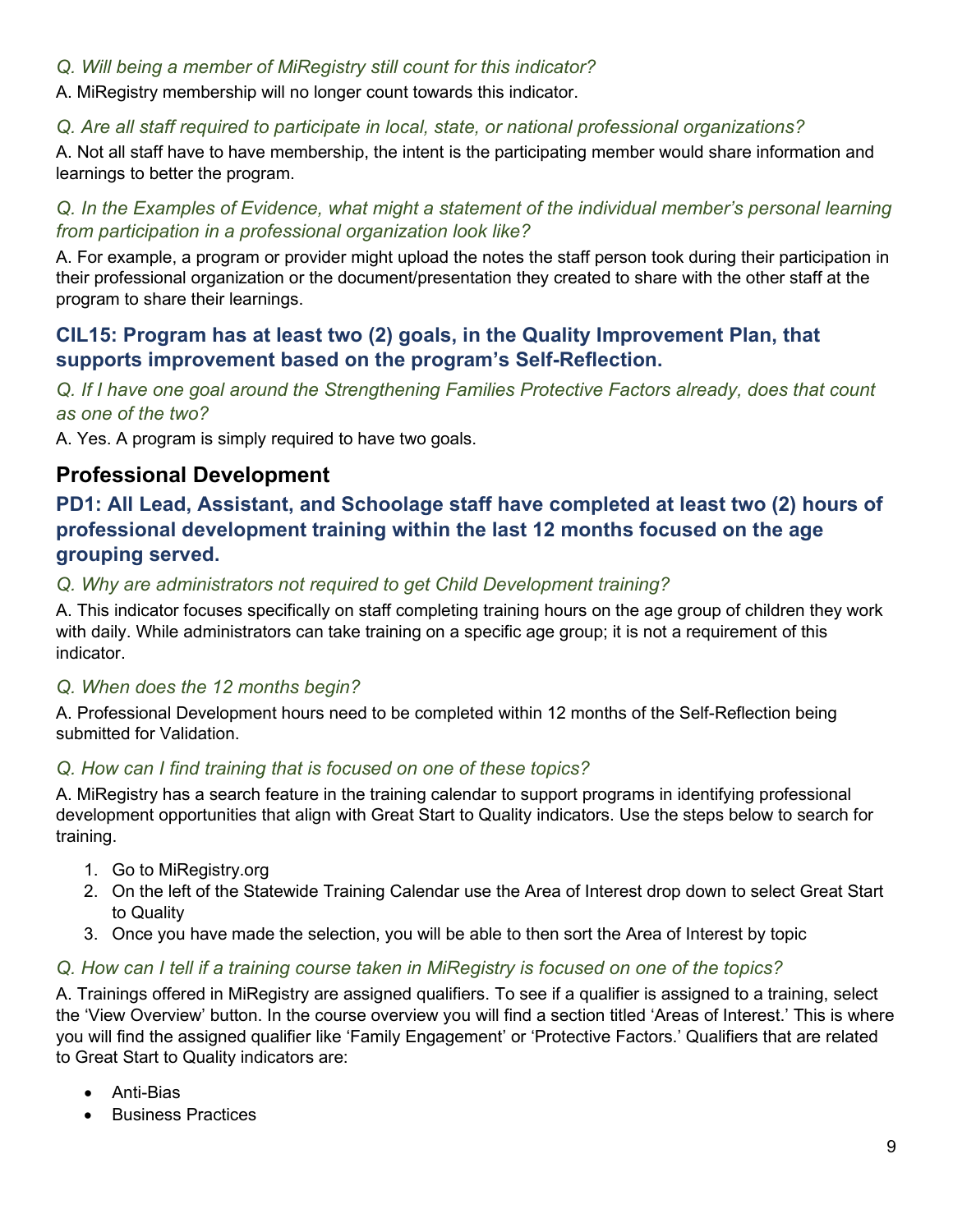- Challenging Behaviors
- Classrooms Assessment Scoring System (CLASS)
- Environment Rating Scales (ERS-3)
- Cultural Competence/Inclusive Practices
- Family Engagement
- Infants and Toddlers (Birth to 3)
- Mental Health
- Preschool (3 to 5)
- Strengthening Families Protective Factors
- Social Emotional Health
- Social Emotional Learning Program Quality Assessment (SEL PQA)
- Suspension/Expulsion
- Trauma Informed Practices/ACES
- School Age

*Q. If I am searching for a training in MiRegistry, what qualifiers should I look for to ensure it will count for this indicator?*

A.

- Infants and Toddlers (Birth to 3)
- Preschool (3 to 5)
- School Age

**PD2: All Administrator/Program Director/Schoolage Site Supervisor/Owner, Lead, Assistant, and Schoolage staff completed at least two (2) hours of professional development training within the last 12 months focused on one of the following: Challenging behaviors, Prevention of Suspension, Expulsion, Mental health, Traumainformed practices, and Social and emotional health.**

#### *Q. When does the 12 months begin?*

A. Professional Development hours need to be completed within 12 months of the Self-Reflection being submitted for Validation.

#### *Q. How can I find training that is focused on one of these topics?*

A. MiRegistry has a search feature in the training calendar to support programs in identifying professional development opportunities that align with Great Start to Quality indicators. Use the steps below to search for training.

- 1. Go to MiRegistry.org
- 2. On the left of the Statewide Training Calendar use the Area of Interest drop down to select Great Start to Quality
- 3. Once you have made the selection, you will be able to then sort the Area of Interest by topic

### *Q. How can I tell if a training course taken in MiRegistry is focused on one of the topics?*

A. Trainings offered in MiRegistry are assigned qualifiers. To see if a qualifier is assigned to a training, select the 'View Overview' button. In the course overview you will find a section titled 'Areas of Interest.' This is where you will find the assigned qualifier like 'Family Engagement' or 'Protective Factors.' qualifiers that are related to Great Start to Quality indicators are:

- Anti-Bias
- Business Practices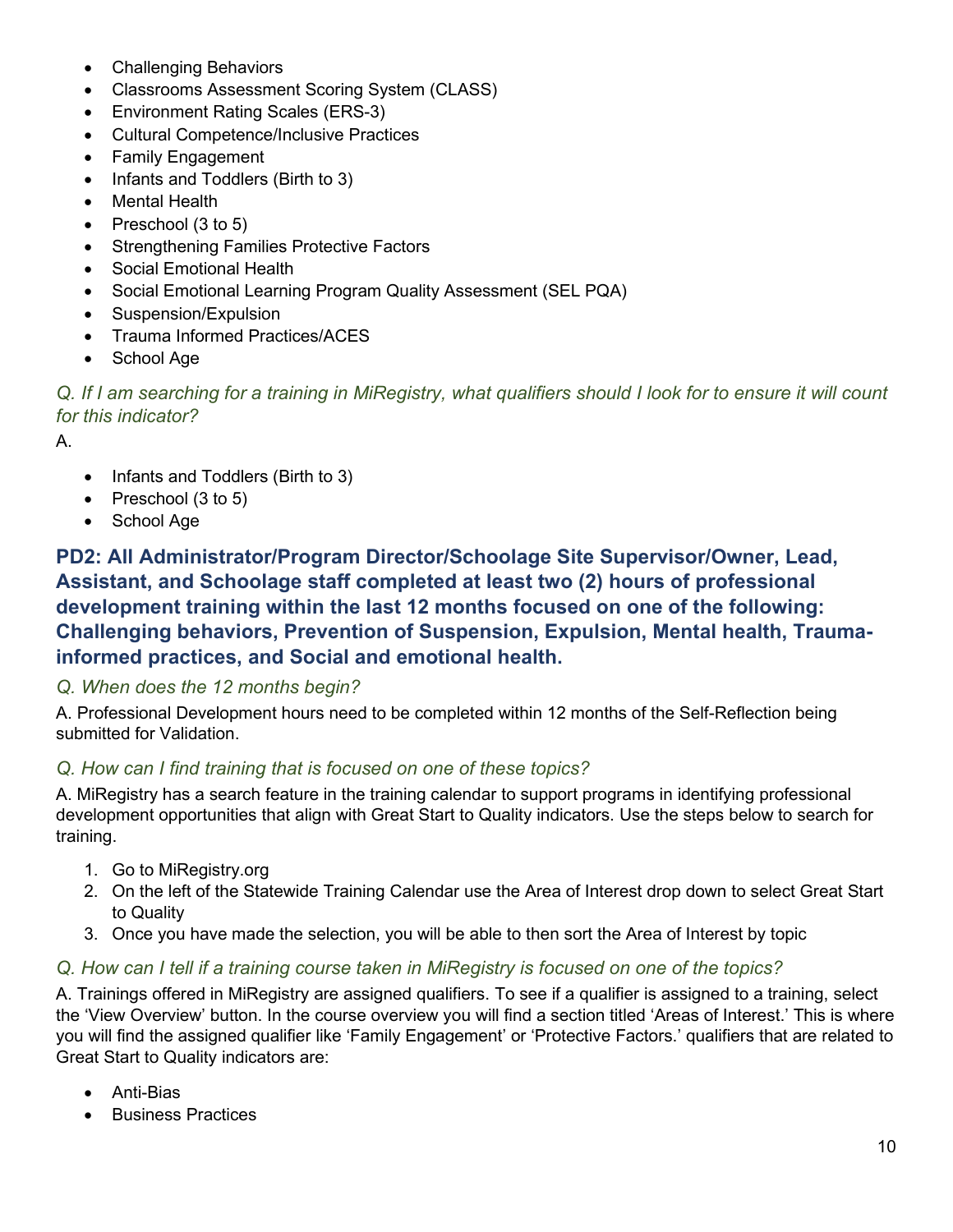- Challenging Behaviors
- Classrooms Assessment Scoring System (CLASS)
- Environment Rating Scales (ERS-3)
- Cultural Competence/Inclusive Practices
- Family Engagement
- Infants and Toddlers (Birth to 3)
- Mental Health
- Preschool (3 to 5)
- Strengthening Families Protective Factors
- Social Emotional Health
- Social Emotional Learning Program Quality Assessment (SEL PQA)
- Suspension/Expulsion
- Trauma Informed Practices/ACES
- School Age

*Q. If I am searching for a training in MiRegistry, what qualifier should I look for to ensure it will count for this indicator?*

A.

- Challenging Behaviors
- Trauma Informed Practices/ACES
- Social Emotional Health
- Suspension/Expulsion
- Mental Health

#### *Q. Does the training need to be for a specific age group?*

A. No, the intent of the indicator is the training is in one of the listed topics, not that it is for a specific age group of children.

# **PD3: All Administrator/Program Director/Schoolage Site Supervisor/Owner, Lead, Assistant, and Schoolage staff have completed at least two (2) hours of professional development training within the last 12 months focused on one of the following: Culture, Diversity, Disabilities, and Inclusive practices.**

#### *Q. When does the 12 months begin?*

A. Professional Development hours need to be completed within 12 months of the Self-Reflection being submitted for Validation.

#### *Q. How can I find training that is focused on one of these topics?*

A. MiRegistry has a search feature in the training calendar to support programs in identifying professional development opportunities that align with Great Start to Quality indicators. Use the steps below to search for training.

- 1. Go to MiRegistry.org
- 2. On the left of the Statewide Training Calendar use the Area of Interest drop down to select Great Start to Quality
- 3. Once you have made the selection, you will be able to then sort the Area of Interest by topic

#### *Q. How can I tell if a training course taken in MiRegistry is focused on one of the topics?*

A. Trainings offered in MiRegistry are assigned qualifiers. To see if a qualifier is assigned to a training, select the 'View Overview' button. In the course overview you will find a section titled 'Areas of Interest.' This is where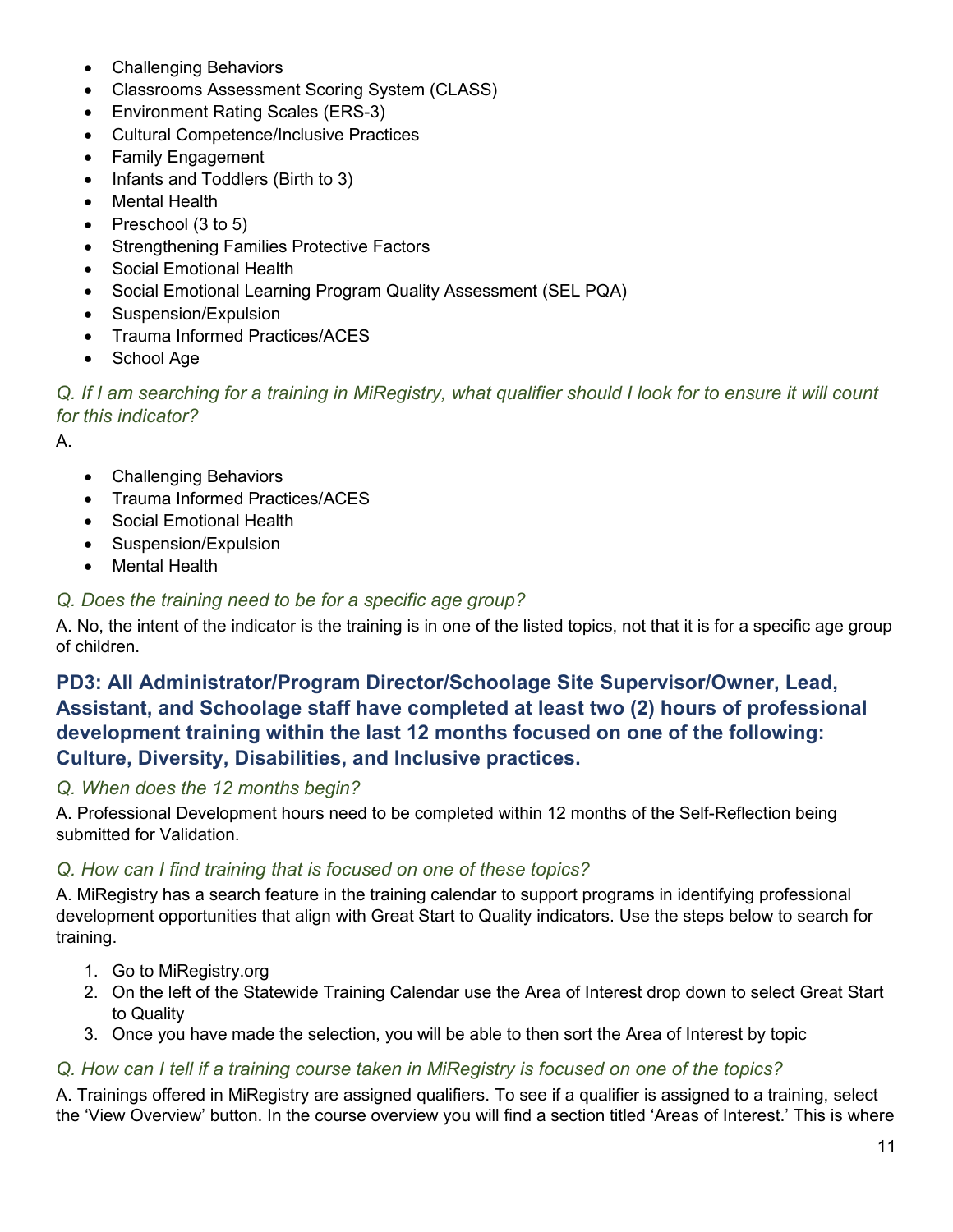you will find the assigned qualifier like 'Family Engagement' or 'Protective Factors.' qualifiers that are related to Great Start to Quality indicators are:

- Anti-Bias
- Business Practices
- Challenging Behaviors
- Classrooms Assessment Scoring System (CLASS)
- Environment Rating Scales (ERS-3)
- Cultural Competence/Inclusive Practices
- Family Engagement
- Infants and Toddlers (Birth to 3)
- **Mental Health**
- Preschool (3 to 5)
- Strengthening Families Protective Factors
- Social Emotional Health
- Social Emotional Learning Program Quality Assessment (SEL PQA)
- Suspension/Expulsion
- Trauma Informed Practices/ACES
- School Age

*Q. If I am searching for a training in MiRegistry, what qualifier should I look for to ensure it will count for this indicator?*

A.

- Cultural Competence/Inclusive Practices
- Trauma Informed Practices/ACES

### *Q. Does the training need to be for a specific age group?*

A. No, the intent of the indicator is the training is in one of the listed topics, not that it is for a specific age group of children.

# **PD4: All Administrator/Program Director/Schoolage Site Supervisor/Owner, Lead, Assistant, and Schoolage staff have completed at least two (2) hours of professional development training within the last 12 months focused on family engagement.**

### *Q. When does the 12 months begin?*

A. Professional Development hours need to be completed within 12 months of the Self-Reflection being submitted for Validation.

### *Q. How can I find training that is focused on one of these topics?*

A. MiRegistry has a search feature in the training calendar to support programs in identifying professional development opportunities that align with Great Start to Quality indicators. Use the steps below to search for training.

- 1. Go to MiRegistry.org
- 2. On the left of the Statewide Training Calendar use the Area of Interest drop down to select Great Start to Quality
- 3. Once you have made the selection, you will be able to then sort the Area of Interest by topic

### *Q. How can I tell if a training course taken in MiRegistry is focused on one of the topics?*

A. Trainings offered in MiRegistry are assigned qualifiers. To see if a qualifier is assigned to a training, select the 'View Overview' button. In the course overview you will find a section titled 'Areas of Interest.' This is where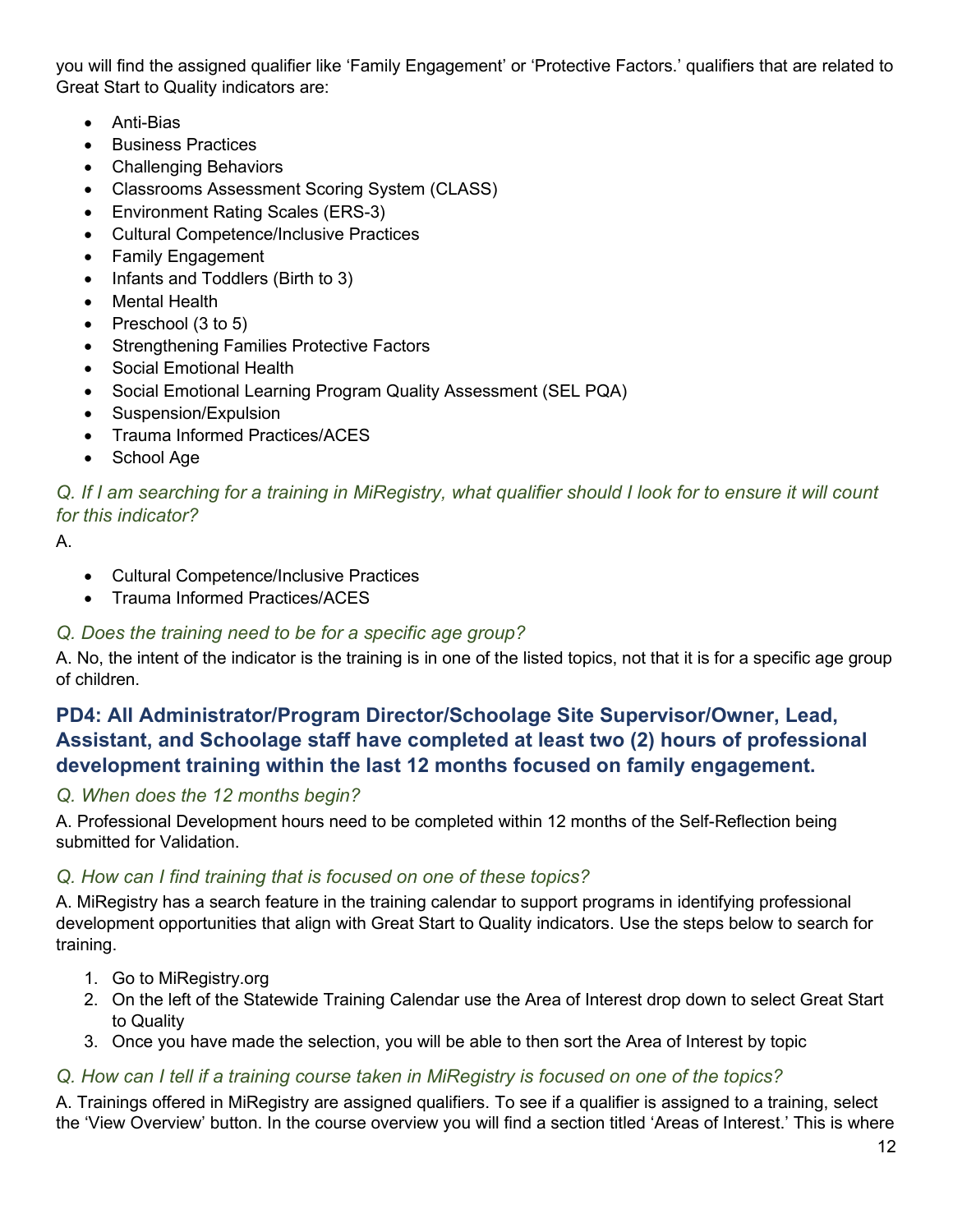you will find the assigned qualifier like 'Family Engagement' or 'Protective Factors.' Qualifiers that are related to Great Start to Quality indicators are:

- Anti-Bias
- Business Practices
- Challenging Behaviors
- Classrooms Assessment Scoring System (CLASS)
- Environment Rating Scales (ERS-3)
- Cultural Competence/Inclusive Practices
- Family Engagement
- Infants and Toddlers (Birth to 3)
- **Mental Health**
- Preschool (3 to 5)
- Strengthening Families Protective Factors
- Social Emotional Health
- Social Emotional Learning Program Quality Assessment (SEL PQA)
- Suspension/Expulsion
- Trauma Informed Practices/ACES
- School Age

### *Q. If I am searching for a training in MiRegistry, what qualifiers should I look for to ensure it will count for this indicator?*

### A. Family Engagement

### *Q. Does the training need to be for a specific age group?*

A. No, the intent of the indicator is the training is on family engagement, not that it is for a specific age group of children.

# **PD5: All Administrator/Program Director/Schoolage Site Supervisor/Owner, Lead, Assistant, and Schoolage staff have completed at least two (2) hours of professional development training within the last 12 months focused on the Strengthening Families™ Protective Factors.**

### *Q. When does the 12 months begin?*

A. Professional Development hours need to be completed within 12 months of the Self-Reflection being submitted for Validation.

### *Q. How can I find training that is focused on one of these topics?*

A. MiRegistry has a search feature in the training calendar to support programs in identifying professional development opportunities that align with Great Start to Quality indicators. Use the steps below to search for training.

- 1. Go to MiRegistry.org
- 2. On the left of the Statewide Training Calendar use the Area of Interest drop down to select Great Start to Quality
- 3. Once you have made the selection, you will be able to then sort the Area of Interest by topic

### *Q. How can I tell if a training course taken in MiRegistry is focused on one of the topics?*

A. Trainings offered in MiRegistry are assigned qualifiers. To see if a qualifier is assigned to a training, select the 'View Overview' button. In the course overview you will find a section titled 'Areas of Interest.' This is where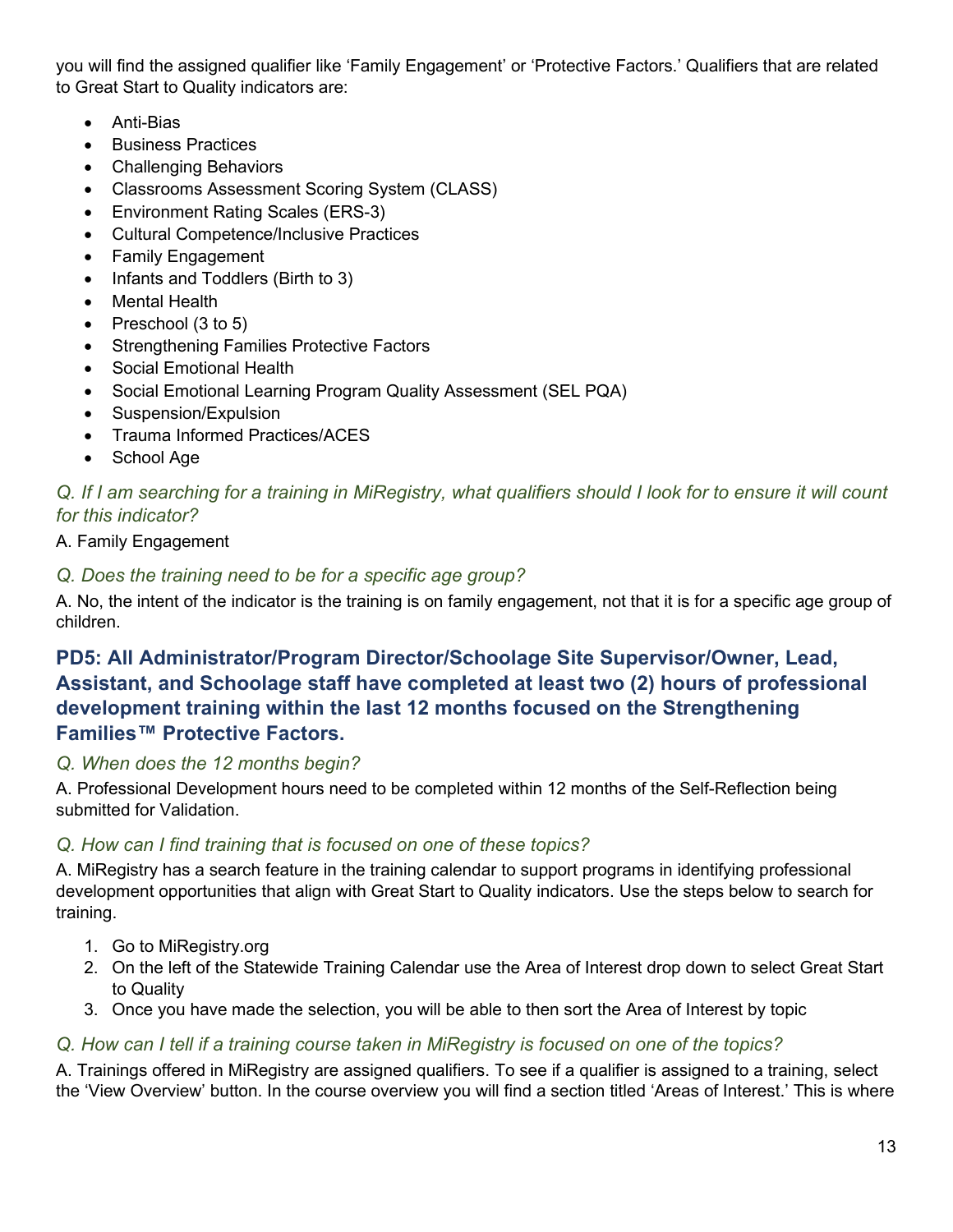you will find the assigned qualifier like 'Family Engagement' or 'Protective Factors.' Qualifiers that are related to Great Start to Quality indicators are:

- Anti-Bias
- Business Practices
- Challenging Behaviors
- Classrooms Assessment Scoring System (CLASS)
- Environment Rating Scales (ERS-3)
- Cultural Competence/Inclusive Practices
- Family Engagement
- Infants and Toddlers (Birth to 3)
- **Mental Health**
- Preschool (3 to 5)
- Strengthening Families Protective Factors
- Social Emotional Health
- Social Emotional Learning Program Quality Assessment (SEL PQA)
- Suspension/Expulsion
- Trauma Informed Practices/ACES
- School Age

### *Q. If I am searching for a training in MiRegistry, what qualifier should I look for to ensure it will count for this indicator?*

### A. Protective Factors

### *Q. Does the training need to be for a specific age group?*

A. No, the intent of the indicator is the training is on the Strengthening Families™ Protective Factors, not that it is for a specific age group of children.

# **PD6: All Administrator/Program Director/Schoolage Site Supervisor/Owner, Lead, Assistant, and Schoolage staff have completed at least two (2) hours of professional development training within the last 12 months focused on anti-bias approaches.**

#### *Q. When does the 12 months begin?*

A. Professional Development hours need to be completed within 12 months of the Self-Reflection being submitted for Validation.

#### *Q. Does the training need to be for a specific age group?*

A. No, the intent of the indicator is the training is on anti-bias approaches, not that it is for a specific age group of children.

#### *Q. How can I find training that is focused on one of these topics?*

A. MiRegistry has a search feature in the training calendar to support programs in identifying professional development opportunities that align with Great Start to Quality indicators. Use the steps below to search for training.

- 1. Go to MiRegistry.org
- 2. On the left of the Statewide Training Calendar use the Area of Interest drop down to select Great Start to Quality
- 3. Once you have made the selection, you will be able to then sort the Area of Interest by topic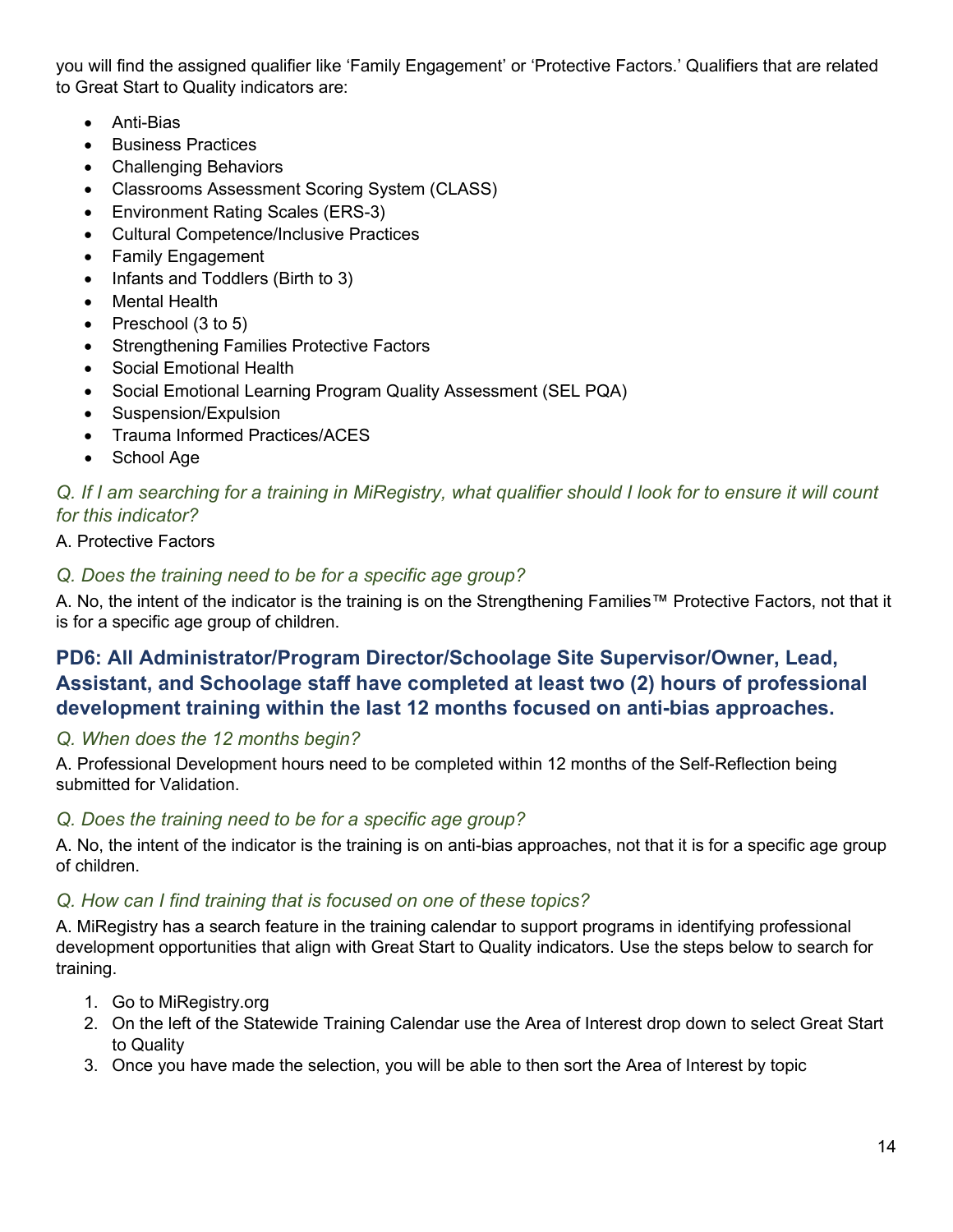*Q. If I am searching for a training in MiRegistry, what qualifier should I look for to ensure it will count for this indicator?*

A. Anti-Bias

# **PD7: All Administrator/Program Director/Schoolage Site Supervisor/Owner have completed two (2) hours of professional development training within the last 12 months focused on effective business practices.**

# *Q. When does the 12 months begin?*

A. Professional Development hours need to be completed within 12 months of the Self-Reflection being submitted for Validation.

# *Q. Does the training need to be for a specific age group?*

A. No, the intent of the indicator is the training is on effective business practices, not that it is for a specific age group of children.

# *Q. How can I find training that is focused on one of these topics?*

A. MiRegistry has a search feature in the training calendar to support programs in identifying professional development opportunities that align with Great Start to Quality indicators. Use the steps below to search for training.

- 1. Go to MiRegistry.org
- 2. On the left of the Statewide Training Calendar use the Area of Interest drop down to select Great Start to Quality
- 3. Once you have made the selection, you will be able to then sort the Area of Interest by topic

### *Q. If I am searching for a training in MiRegistry, what qualifier should I look for to ensure it will count for this indicator?*

### A. Business Practices

# **PD8: All Administrator/Program Director/Schoolage Site Supervisor/Owner have completed two (2) hours of professional development training within the last 12 months focused on Environment Rating Scale (ERS-3), Classroom Assessment Scoring System (CLASS), or Social Emotional Learning Program Quality Assessment (SEL PQA) to prepare for the onsite observation.**

### *Q. When does the 12 months begin?*

A. Professional Development hours need to be completed within 12 months of the Self-Reflection being submitted for Validation.

### *Q. Does the training need to be for a specific age group?*

A. Yes, the intent of the indicator is the training is on the program assessment tool that will be used to measure the age group(s) of children served in the program. For example, an Out of School Time program should take training on the SEL PQA.

### *Q. How can I find training that is focused on one of these topics?*

A. MiRegistry has a search feature in the training calendar to support programs in identifying professional development opportunities that align with Great Start to Quality indicators. Use the steps below to search for training.

1. Go to MiRegistry.org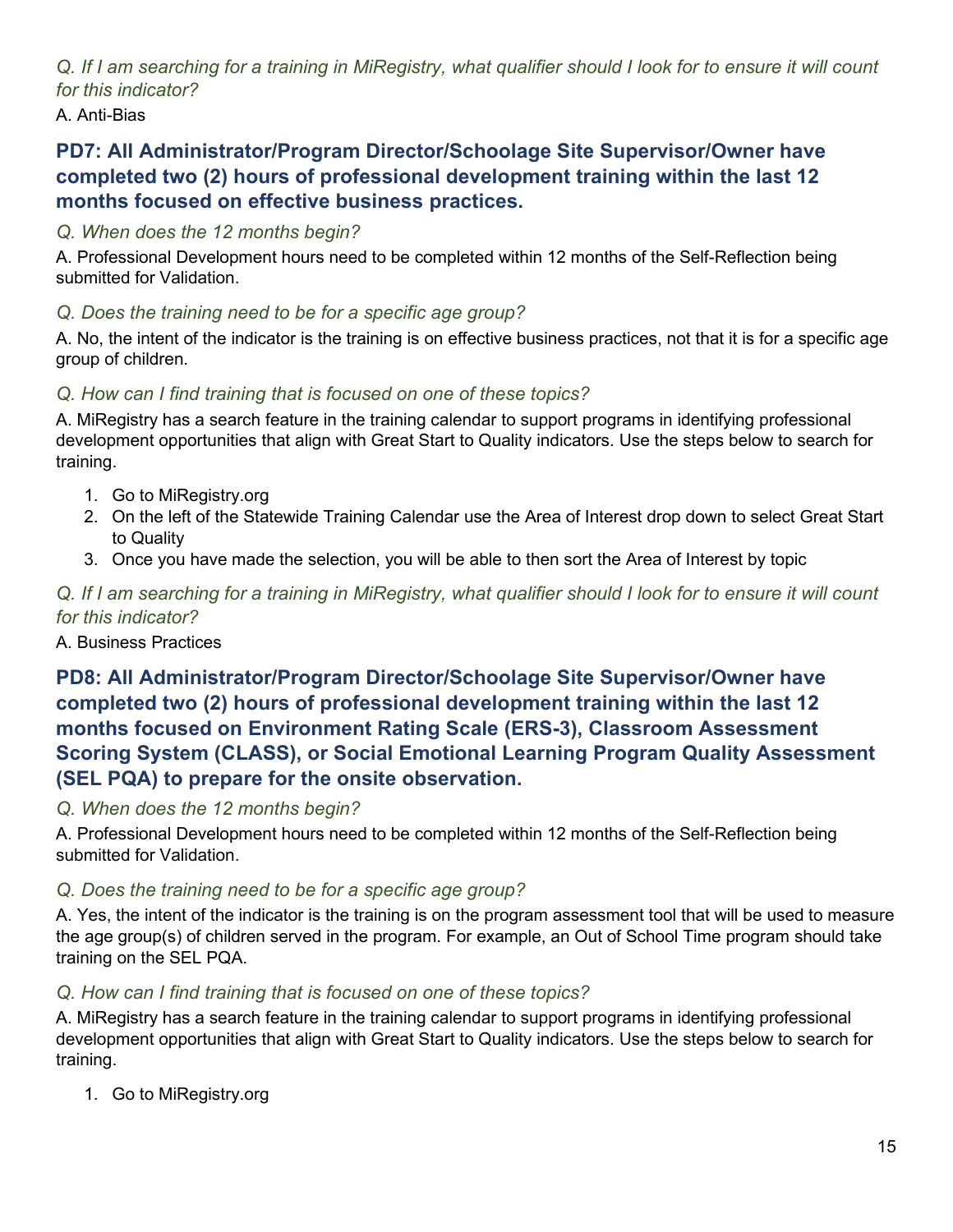- 2. On the left of the Statewide Training Calendar use the Area of Interest drop down to select Great Start to Quality
- 3. Once you have made the selection, you will be able to then sort the Area of Interest by topic

*Q. If I am searching for a training in MiRegistry, what qualifier should I look for to ensure it will count for this indicator?*

A.

- Classrooms Assessment Scoring System (CLASS)
- Environment Rating Scales (ERS-3)
- Social Emotional Learning Program Quality Assessment (SEL PQA)

# **PD9: All Administrator/Program Director/Schoolage Site Supervisor/Owner, Lead, Assistant, and Schoolage staff have completed an additional eight (8) hours of training beyond licensing requirements in areas of interest or that align with individual professional development goals within the last 12 months.**

# *Q. When does the 12 months begin?*

A. Professional Development hours need to be completed within 12 months of the Self-Reflection being submitted for Validation.

### *Q. Do the professional development hours from indicators PD1 to PD5 count towards the total number of hours?*

A. Yes, the targeted professional development hours taken to meet indicators PD1 to PD5 count towards the total number of professional development hours.

### *Q. Does CPR and First Aid training count towards the overall number of professional development hours taken?*

A. No, CPR and First Aid will still not meet the intent of the indicator for Great Start to Quality.

# **Staff Qualifications- Admin/Director, Paid Staff, Admin and Management**

- *Q. Where can I find more information about the Career Pathway Level?*
- A. Information about the Career Pathway Level can be found on [MiRegistry.org](https://www.miregistry.org/individuals/#careerpathways)
- *Q. Will the Career Pathway Level be revised?*
- A. The MiRegistry has not released information about revising the Career Pathway Level.

### *Q. Will the Career Pathway Level be updated to include child related fields and coursework?*

A. The Career Pathway currently takes into consideration child related fields and coursework.

# **SQ1: Administrator/Program Director/Schoolage Site Supervisor/Owner Qualifications.**

# *Q. Why is this indicator for Family Child Care Only?*

A. This option is available to allow Administrator/Director/Owners who have not completed higher education courses or a degree but have completed 60 unduplicated hours of professional development related to the Core Knowledge and Core Competencies.

### *Q. If this indicator is for Family Child Care only, does it need to include the wording "Administrator/ Program Director/Schoolage Site Supervisor"?*

A. Yes, the language has been included for consistency purposes as there are not multiple versions of the Self-Reflection, but one set of indicators are being used to populate the Self-Reflection based on enrollment of children.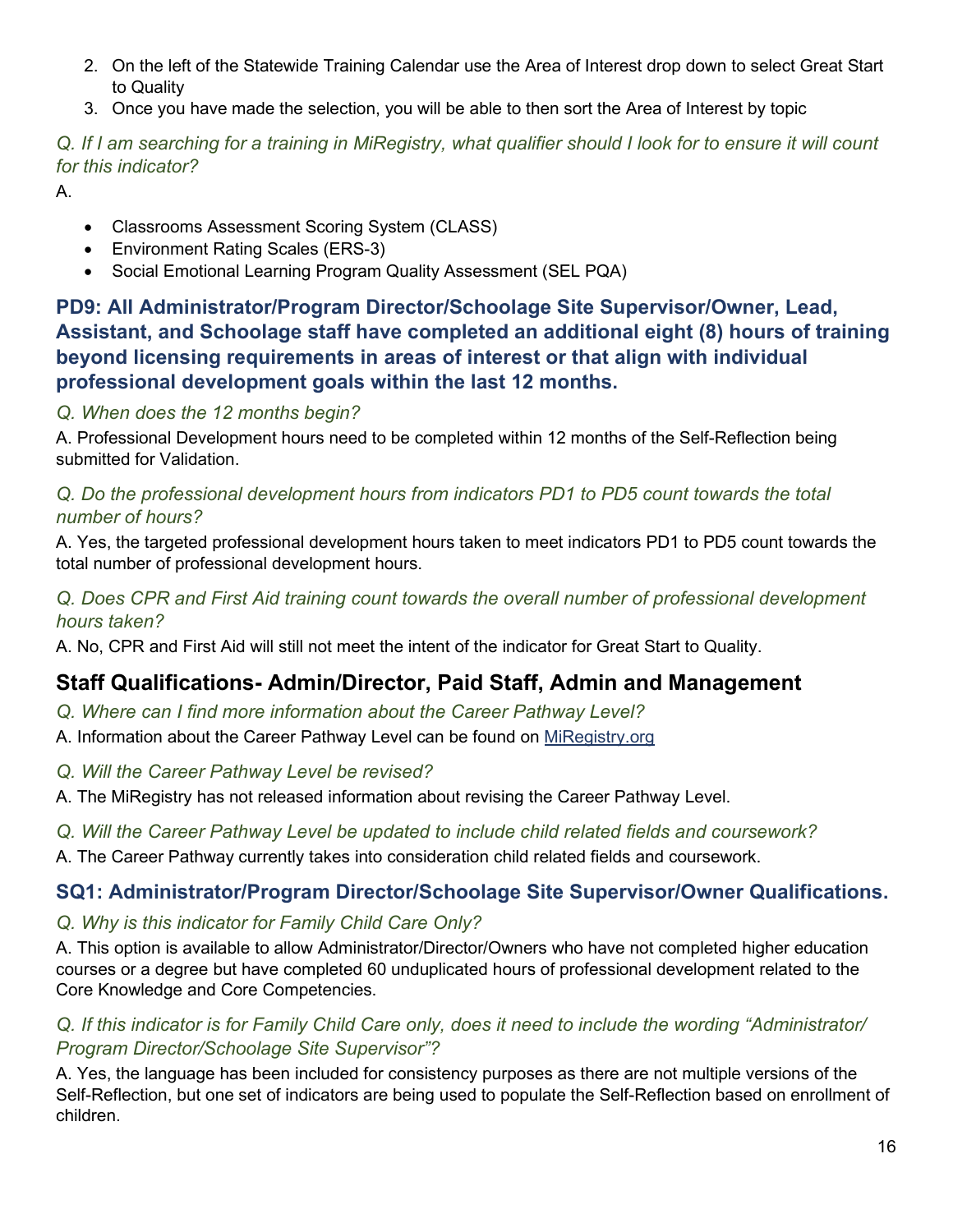### **AM-1: Program has written personnel policies and procedures. The written personnel policies and procedures must include, at a minimum, the following: Program Orientation, Illness/Absence policy, and Benefits and Paid leave time**

*Q. When a provider pays for CPR or PD, can this count as a benefit?* 

A. Yes, when programs pay for professional development hours of any kind it is considered a benefit to the employee.

### *Q. Do programs and providers have to cover each requirement in the personnel policies and procedures for this indicator?*

A. Yes, to meet the intent of this indicator, the policies and procedures must cover program orientation, illness/absence policy, benefits, and paid leave time. All the requirements must be covered.

*Q. Would T.E.A.C.H. qualify as being paid leave time?* 

A. Yes. Additional information about [T.E.A.C.H. and paid release time.](https://www.miaeyc.org/professional-development/t-e-a-c-h-scholarships/faq-from-recipients-and-sponsors/)

### *Q. How would a Family Child Care provider show paid leave time?*

A. Family Child Care providers may show paid leave time in the handbook or contract through stating their policies for taking personal or vacation time. This allows families to understand when the provider may close the program and the expectations for having backup care.

### *Q. What qualifies as a benefit?*

A. Over the years, programs and providers across Michigan have reported the following options as benefits, this list is not all inclusive, these are simply common examples of benefits:

- Paid professional development
- T.E.A.C.H.
- Child Care Tuition Assistance
- Medical, dental, or vision insurance
- Retirement plan

### **C-AM2: Program shows how it completes annual evaluations and individual performance goals.**

#### *Q. What is considered a performance goal?*

A. Performance goals are related to an individual staff person's performance review or evaluation. A performance goal would encourage individual growth in a specific area of development, interaction, or classroom guidance the person wants or needs to work on.

### **F-AM3: Provider and staff show how they complete an annual self-evaluation to create individual performance goals.**

#### *Q. If families complete a program evaluation on my program, would this be accepted as a selfevaluation?*

A. If the program evaluation is used for reflection and to set performance goals, it would be an acceptable form of evidence.

#### *Q. What is considered a performance goal?*

A. Performance goals are related to an individual staff person's performance review or evaluation. A performance goal would encourage individual growth in a specific area of development, interaction, or classroom guidance the person wants or needs to work on.